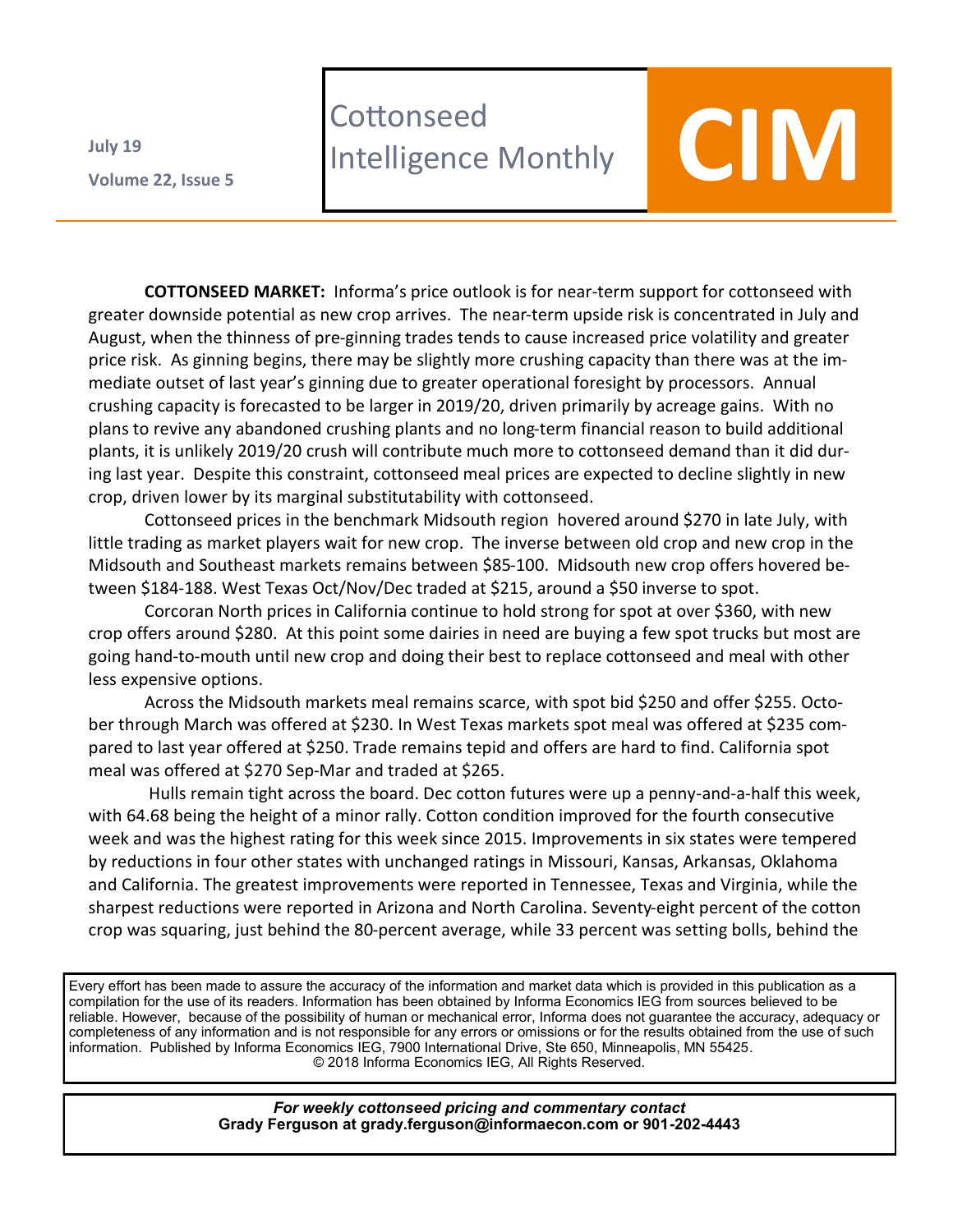**Volume 22, Issue 5 July 19 July 19 July 19 July 19 July 19 Cottonseed** 

Intelligence Monthly **CIM**

37-percent average. Texas reported that five percent of its cotton had open bolls (versus the sixpercent average) while Louisiana reported one percent with open bolls (versus the three-percent average).

**COTTONSEED BALANCE SHEET:** The July WASDE report that typically provides little of shock value to the market did not disappoint on Thursday. Expectations were for a decrease in global mill use, given the expectation for a slowing world economy, and a consequential increase in ending stocks. That is exactly what the report provided. USDA's supply and demand estimates of the year for 2019/20, reflected an expectation of a 6.93-million-ton cottonseed crop, 2.1-million-ton crush, and a 4.297-million-ton feed, seed, and residual usage. The USDA showed a decrease in US exports for 2018/19 of 250,000 bales to 14.5 million bales compared with IEG Vantage's 14.4 million. Ending stocks were put at 5.0 million compared with IEG Vantage forecast that is 25,000 bales higher. That change created a 300,000-bale increase to USDA's 2019/20 ending stocks. There were no other changes to the 2019/20 US balance sheet other than an adjustment to the unaccounted category. The market expected a neutral to modestly bearish report and it received just that. We are a bit biased that the reduction in mill use is a bit overdone currently, particularly in the new-crop position. With prices at or around 63.00 in December, mills should consider incremental coverage.

We should also note that we should see a large export rollover this year. We are now looking at about 2.175 million bales rolled into the new-crop year. That changes the outstanding sales total to about 6.3 million running bales for commitments. The largest rollovers are in India, Indonesia, Vietnam, Bangladesh and Mexico. Bangladesh is probably the most uncertain of the group, but the point is that the new-crop export sales with carryover included is not quite as bleak as one might think at first glance.

The US-China trade squabble continues to be a central factor for cotton prices. China may be in a position to have a good hand for negotiations if they play their hand properly. China needs cotton and the CCA has applied for a tariff exception for cotton as allowed by Chinese law. The body that decides that issue is the Ministry of Finance and they have not provided a ruling on whether cotton will be approved for exemption.

| Cottonseed Supply & Demand (1,000 tons) | <b>USDA</b> | <b>IEG</b> | <b>USDA</b> | <b>IEG</b> |         |         |
|-----------------------------------------|-------------|------------|-------------|------------|---------|---------|
| <b>Year begins August 1</b>             | 2016/17     | 2017/18    | 2018/19     | 2018/19    | 2019/20 | 2019/20 |
| <b>Beginning Stocks</b>                 | 391         | 400        | 451         | 451        | 325     | 324     |
| Imports                                 | 51          | 0          | 2           | 2          | 2       | 1       |
| Production                              | 5,369       | 6,422      | 5,631       | 5,631      | 6,930   | 6,575   |
| <b>Total Supply</b>                     | 5,811       | 6,822      | 6,084       | 6,084      | 7,258   | 6,899   |
| Crush                                   | 1,769       | 1,854      | 1,875       | 1,825      | 2,100   | 2,200   |
| <b>Exports</b>                          | 342         | 478        | 425         | 435        | 450     | 500     |
| Feed, Seed, & Residual                  | 3,300       | 4,039      | 3,458       | 3,500      | 4,297   | 3,853   |
| <b>Total Disappearance</b>              | 5,411       | 6,371      | 5,758       | 5,760      | 6,846   | 6,553   |
| <b>Ending Stocks</b>                    | 400         | 451        | 325         | 324        | 411     | 347     |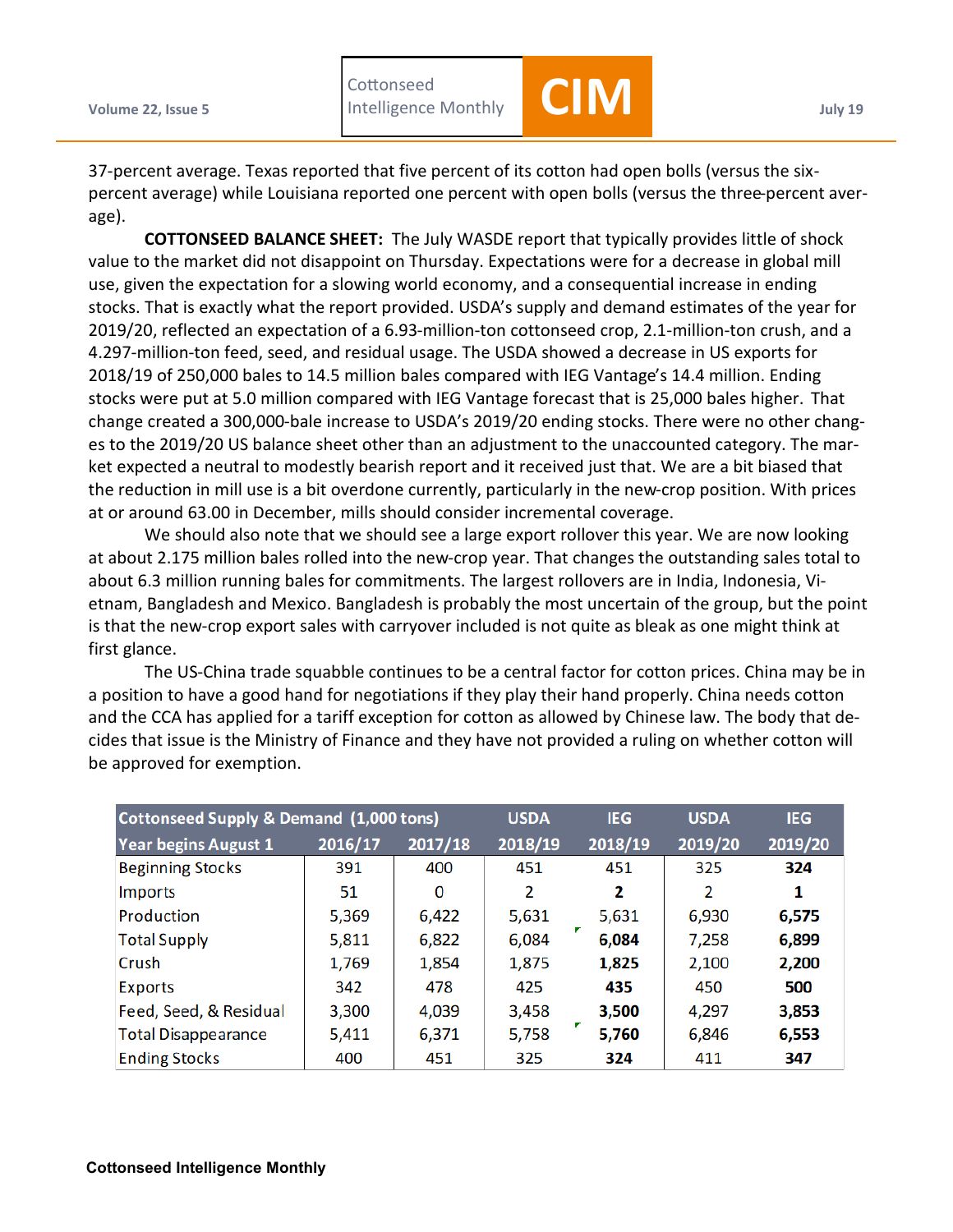

| <b>Cottonseed fob points</b>                      |            |            |         |         |                     |                  |  |  |
|---------------------------------------------------|------------|------------|---------|---------|---------------------|------------------|--|--|
|                                                   |            | <b>Bid</b> | Offer   |         | Trade Change Yr Ago |                  |  |  |
| <b>Southeast</b>                                  |            |            |         | (5/ton) |                     |                  |  |  |
| <b>North Carolina</b>                             | Spot       | 285-290    | 300     | 287-300 | 6t                  | <b>1350</b>      |  |  |
|                                                   | <b>OND</b> | 145-155    | 160-170 | 156-165 | $-4t$               | 135o             |  |  |
|                                                   | Ja-Ag      |            | 180     |         | $-50$               | n/a              |  |  |
| South Georgia                                     | Spot       | 250        | 255-275 | 260     | unc                 | 160o             |  |  |
|                                                   | <b>OND</b> | 150        | 155-160 |         | 0 <sub>o</sub>      | <b>140o</b>      |  |  |
| Mid-South                                         |            |            |         | (5/ton) |                     |                  |  |  |
| <b>Memphis North</b>                              | Spot       |            | 270-280 |         | $-10$               | 170o             |  |  |
|                                                   | <b>OND</b> |            |         | 165     | n/a                 | 150o             |  |  |
| Missouri Bootheel                                 | Spot       | 280        | 280-285 | 282     | 2 <sub>t</sub>      | 173o             |  |  |
|                                                   | <b>OND</b> | 175        | 184-188 |         | 60                  | 160o             |  |  |
| Northeast Arkansas                                | Spot       | 265        | 270-275 |         | unc                 | 170 <sub>o</sub> |  |  |
|                                                   | <b>OND</b> | 170        | 180     |         | unc                 | 150o             |  |  |
|                                                   | Ja-Ag      |            | 195     |         | n/a                 | <b>1680</b>      |  |  |
| Southwest                                         |            | (5/ton)    |         |         |                     |                  |  |  |
| West Texas - Lubbock North                        | Spot       | 260        | 260-265 | 260-263 | 0t                  | <b>222o</b>      |  |  |
|                                                   | <b>OND</b> | 210        | 215     | 215     | $-2t$               | 200 <sub>o</sub> |  |  |
|                                                   | Oc-Mr      |            | 260     |         | n/a                 | n/a              |  |  |
|                                                   | Ja-Sp      |            | 230     |         | n/a                 | n/a              |  |  |
| <b>Far West</b>                                   |            | (\$/ton)   |         |         |                     |                  |  |  |
| Arizona                                           | Spot       | 325-340    |         |         | 7b                  | 277 <sub>o</sub> |  |  |
|                                                   | <b>OND</b> | 255        | 265     |         | unc                 | <b>260o</b>      |  |  |
| California Corc. No.                              | Spot       |            |         | 363     | n/a                 | 292o             |  |  |
|                                                   | <b>OND</b> |            | 305     |         | n/a                 | 295o             |  |  |
|                                                   | Nv-Mr      |            | 285     |         | n/a                 | n/a              |  |  |
| Pima California                                   | Spot       |            | 310     |         | unc                 | n/a              |  |  |
|                                                   | Aug        | 290        | 310     |         | n/a                 | n/a              |  |  |
|                                                   | Nv-Mr      |            | 280     |         | n/a                 | n/a              |  |  |
| $b = bid o = offer t = trade n/a = not available$ |            |            |         |         |                     |                  |  |  |